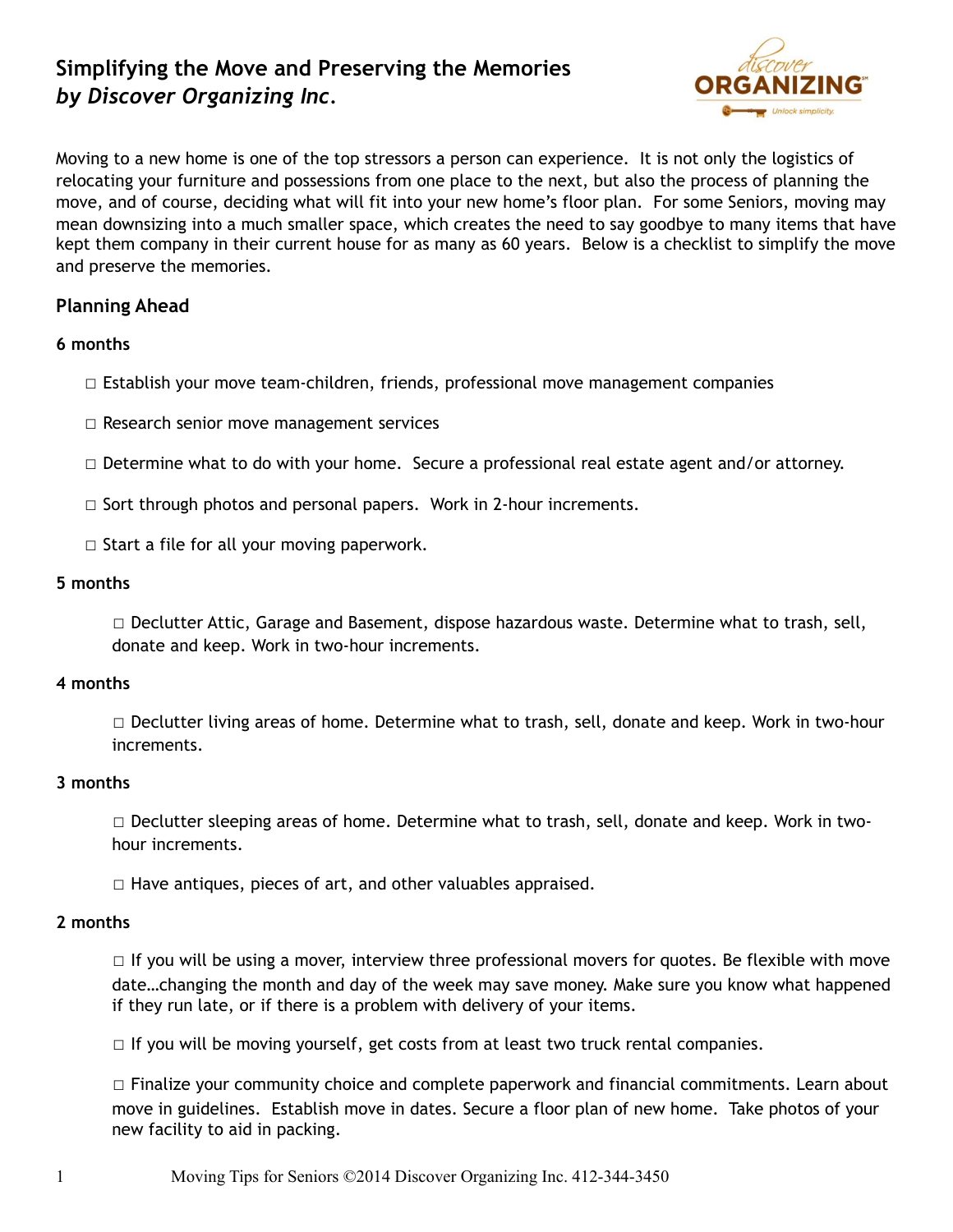- □ Use a floor plan to determine furniture placement.
- □ Select your professional movers and select a move date.
- □ Determine if your pets are or are not moving with you. Make arrangements to fulfill this decision.

#### **1 month**

- ☐ Make a memory album or video
- $\Box$  Call insurance agent to see if change in policy is needed.
- □ Order moving supplies
- $\Box$  Check to see if you need any moving permits if you are moving yourself.
- ☐ Fill out USPS change of address paperwork
- ☐ Notify all physicians of your moves and fill prescriptions.

☐ Pack non-essential and seasonal items. Start a master list of boxes. Record box number content and room placement (kitchen, master bedroom)

- ☐ Start using foods and cleanings supplies that cannot be moved.
- ☐ Arrange for cleaning and repair of furniture, drapes, and carpeting.
- □ Schedule disconnection of utilities of current home.
	- Phone

Internet

Cable

Water

Garbage

Gas

Electric

#### **3 weeks**

☐ Notify services about change of address:

□ Insurance

- ☐ Credit card companies
- ☐ Social Security Administration

☐State Vehicle Registration

2 Moving Tips for Seniors ©2014 Discover Organizing Inc. 412-344-3450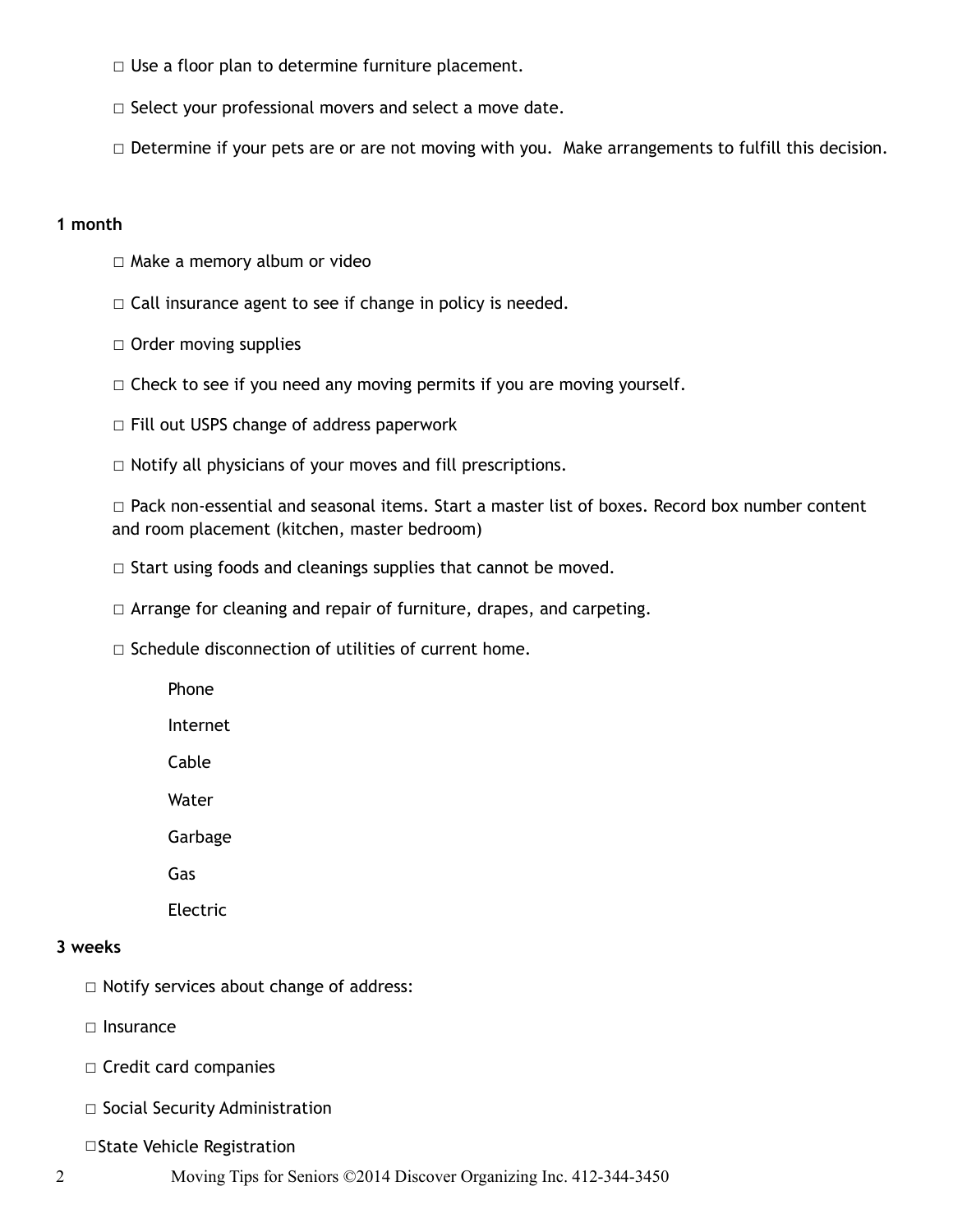- ☐ State/Federal Tax Bureau
- ☐ Pharmacy/prescription delivery program
- $\Box$  Banks and print new checks with new address
- ☐ Magazines and newspapers

## **2 weeks**

☐ Confirm movers (date, time, pricing)

☐ Take photos of the back of your computer and televisions to aid in set up.

□ Service your car in preparation for the move. If you're moving from a warm climate to a cold one, check your antifreeze.

 $\Box$  Return any borrowed items (including library books) and retrieve any loaned items.

 $\Box$  Assemble a file folder of information to leave for the new owner of your home.

#### **1 week**

- $\Box$  Separate valuable items to transport yourself.
- ☐ Pack a "Week's Worth" for the Transition in a suitcase that goes with you.
- $\Box$  Pack a First Night Box. Include paper plates, plastic utensils and cups for meals the first few days
- □ Prepare a small tool kit to use during the move.
- $\Box$  Designate an area for all the items you are personally moving.
- $\Box$  Create a detailed moving day schedule.
- $\Box$  Pick up laundry and dry cleaning.

## **1-2 Day prior to Moving Day**

- □ Drain power equipment of oil and gas. Drain water hoses.
- ☐ Find new homes for plants that will not be moved.
- □ Confirm all arrangements.
- ☐ Defrost refrigerator and freezer, propping doors open.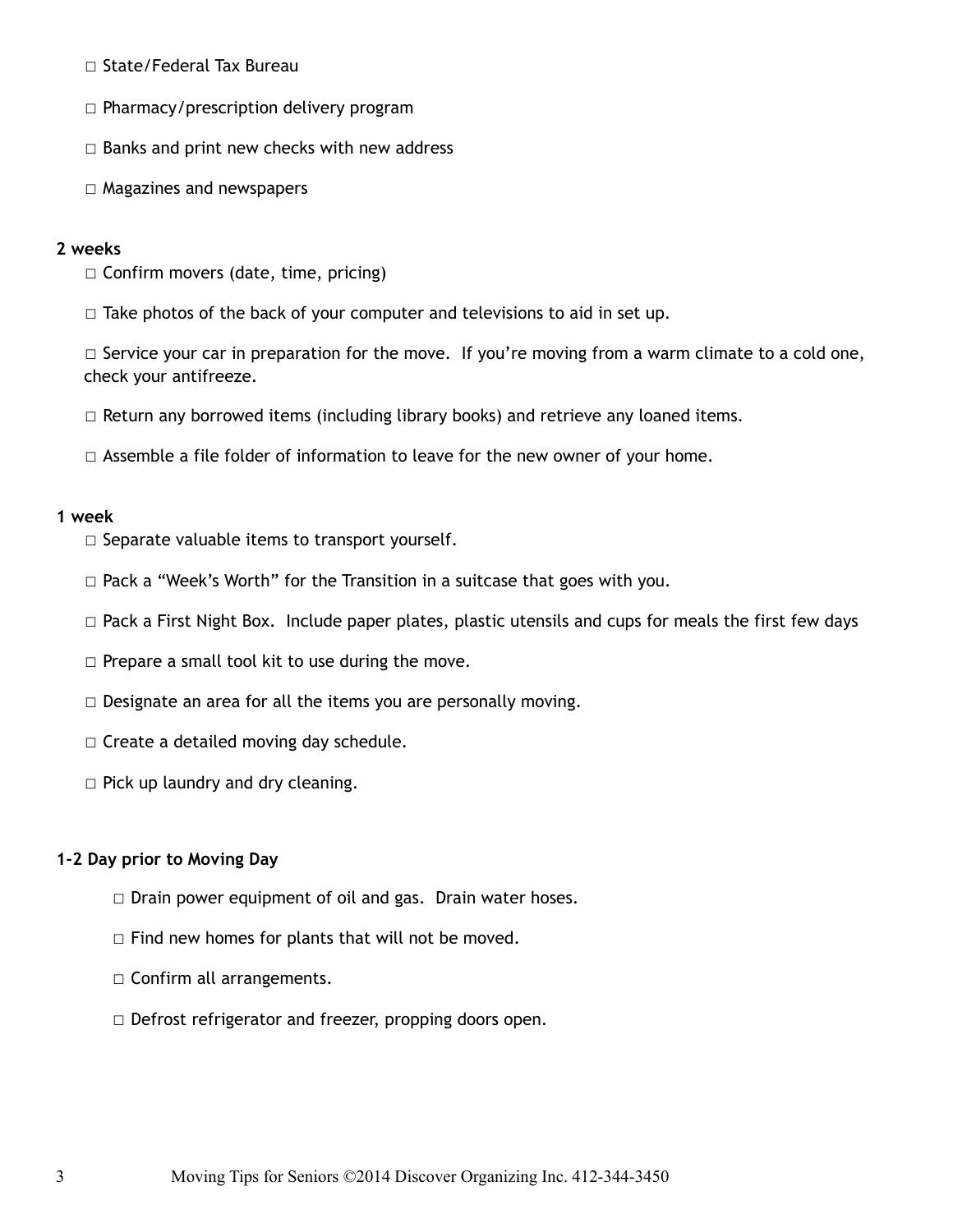## **Moving Day and Delivery Day**

- ☐ Wear comfortable clothing. Keep hydrated and fed.
- $\Box$  Review the day's activity with your moving team.
- $\Box$  Remove bedding and take beds apart. Check each room for items left.
- $\Box$  Note all utility meter readings.
- $\Box$  Verify utilities work at new home.
- □ Check your belongings carefully and note on the inventory paperwork any damaged items.

 $\Box$  Be prepared to pay your mover with cash, certified check or traveler's checks unless other arrangements have been made in advance. Consider tipping or providing lunch/dinner.

- ☐ Assemble bedding and important personal spaces first.
- $\Box$  Begin unpacking essentials for kitchen, bathroom.
- ☐ Connect electronics: phones, television, computer

□ Begin the new chapter of your life. Take time to have your family be with you for the first meal.

#### **After the Move**

#### **1 week**

- ☐ Unpack all the boxes
- □ Explore your new surroundings.

#### **2 weeks**

- $\Box$  Keep an eye on yourself. Moving is stressful and adjusting to your new home may take time.
- $\Box$  Recycle or dispose of all moving items
- ☐ Make the space your home. Decorate.

#### **3 weeks**

- □ If needed establish new services-banks, hair dressers, dry cleaners
- ☐ Notify your friends of your new address.
- $\Box$  Remember that it takes time to make the new surrounding feel like home. Be easy on yourself.